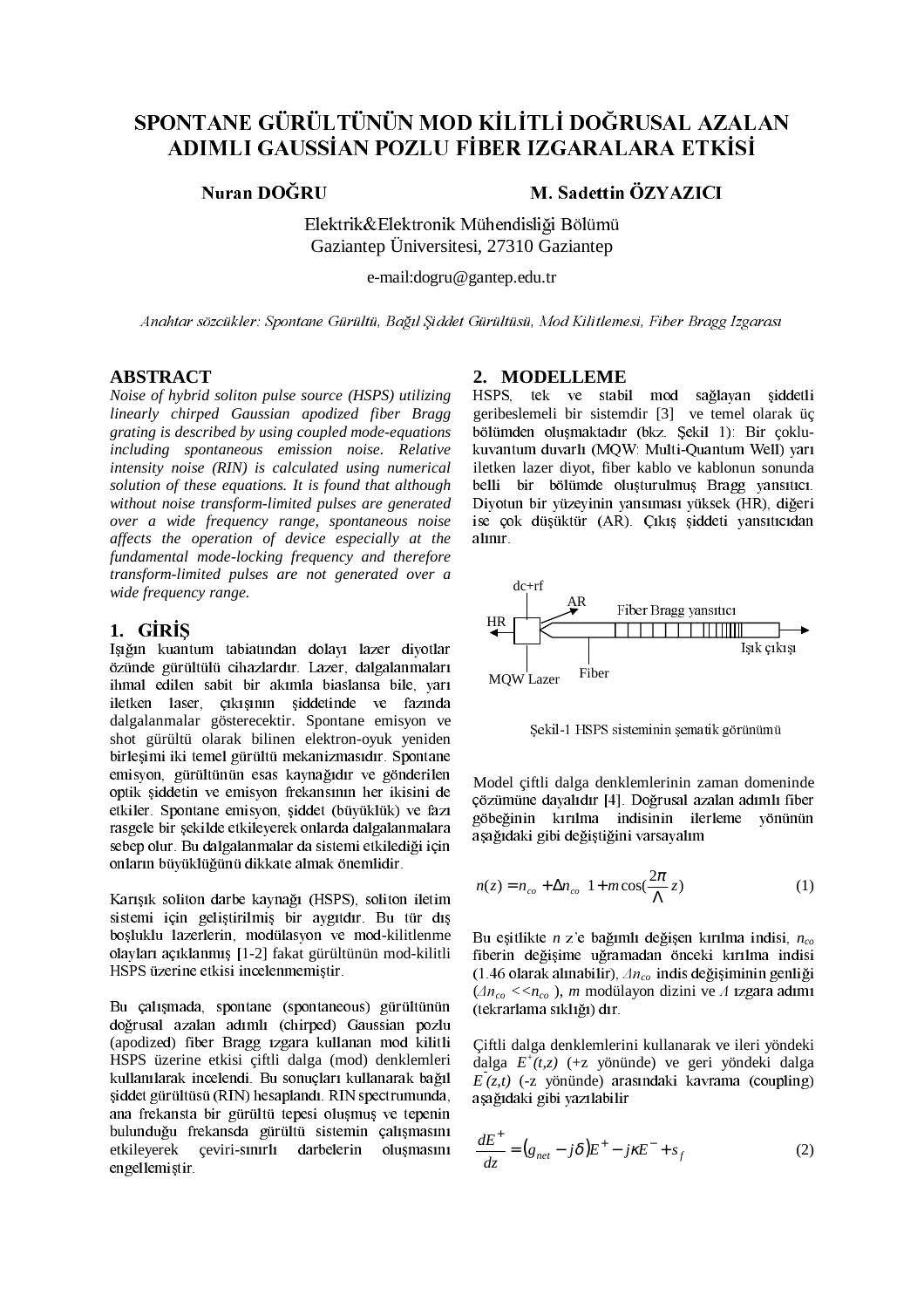$$
\frac{dE^-}{dz} = -\left(g_{net} - j\delta\right)E^- + j\kappa E^+ + s_r \tag{3}
$$

Burada, g<sub>net</sub> kayıp verimden çıkartıldığı zaman lazerdeki net dalga verimi ve  $\kappa$  ileri ve geri yöndeki dalga arasındaki kavrama faktörüdür.  $\delta$  genel yayılım sabitinin  $(\beta)$  gerçek kısmının Bragg yayılım sabitinden sapmasıdır  $(\beta = \beta_s + \delta)$ .  $s_f$  ve  $s_r$  ise ileri ve geri yöndeki dalgalara bağlı spontane gürültüdür. Bunların büyüklüğü aynı varsayılır [5], yani,

$$
s(z, t) = sf(z, t) = sr(z, t)
$$
 (4)

Spontane emisyonun Gaussian dağılıma sahip olduğu ve korelasvonu sağladığı varsayılır:

$$
\langle s(z,t)s^*(z,t) \rangle = \beta_{sp} \frac{R_{sp}}{v_g} \delta(t-t) \delta(z-z)
$$
  
ve (5)

 $\langle s(z,t)s(z',t') \rangle = 0$ 

Burada,  $R_{sp} = BN^2 / L_1$  spontane emisyona katkıda bulunan birim uzunluktaki elektron-oyuk yeniden birleşimidir. B ışınım yeniden birleşme katsayısı,  $L_l$ lazer kısmının uzunlığu, N taşıyıcı yoğunluk,  $\beta_{sn}$ spontane kavrama faktörü ve  $v_e$  ışığın oyuk içindeki grup hizidir.

Lazer boşluğu, eşit uzunlukta bölümlere ayrılır. Her bir zaman aralığında  $dt = dz/v_o$ ,  $E^+(z,t)$  ve  $E(z,t)$ transfer matrisinden hesaplanır. Her bir lazer bölmesindeki taşıyıcı yoğunluk taşıyıcı oran (carrier rate) denklemlerinden hesaplanır.

Her zaman aralığında yeni alan (field) değeri hesaplanır ve sınır şartları uygulanır. Bu işlem stabil mod-kilitli darbeler elde edilinceye kadar tekrarlanır.

**RIN** siddetindeki dalgalanmalar  $cikis$ olarak adlandırılır ve aşağıdaki gibi yazılır

$$
\frac{RIN(f)}{\Delta f} = \frac{2 < \left| \Delta S(w) \right|^2 >}{\left| \langle S \rangle \right|^2} \frac{dB}{Hz} \tag{6}
$$

burada <S> ortalama güç ve  $\Delta S(f)$  belirlenen bir frekansda, Af bant genişliğindeki gürültünün spektral yoğunluğudur.

#### 3. SONUCLAR

Simulasyonda, dalgaboyu 1.55 µm, mod-kilitleme frekansı 2.5 GHz, lazer ve izgara uzunlukları 250 µm ve 4 cm alınmıştır. Uygulanan de ve rf akımları 6 mA ve 20 mA dir. Kullanılan diğer lazer parametreleri ise; kazanc doyma parametresi  $2x10^{-17}$  cm<sup>3</sup>, diferansiyel kazanç $10x10^{-16}$  cm<sup>2</sup>, spontane kavrama faktörü 5x10<sup>-5</sup>, alan kavrama faktörü 0.8, AR kaplamasının yansıması 0.01, HR kaplamasının ise 0.9 dur. Hapsedilme faktörü 0.1, kayıp 25 cm<sup>-1</sup> ve taşıyıcı ömrü 0.8 ns dir.

Bilindiği gibi, geleneksel mod-kilitli sistemlerin modülasyon frakansı dizayn frekansindan farklı olunca, mod-kilitleme kurulamaz. HSPS'in dogru mod-kilitlemeli olup olmadığına karar vermek için, spektrum genişliği, çıkış darbelerinin genişliği ve zaman-bandgenişliği (TBP) çarpımı incelenir. Bu çalışmada zaman-bandgenişliği çarpımı 0.3 ile 0.5 arasındadır. Soliton darbe üretimi için 2.488 GHz çalışma frekansı etrafında darbegenişliği 50 ps olan sech<sup>2</sup> veya Gaussian şekilli, çeviri-sınırlı darbelerin üretilmesi gerekmektedir.



Sekil-2 Sabit gürültüde cıkıs siddeti

Eğer 2.5 GHz mod-kilitli frekans için spontane emisyon oranı sabit ise, bu sonuç darbe genişliğini 45.38 ps (bkz. Sekil 2), spektral genisliği 8.68 GHz ve TBP 0.394 gösterir. Fakat spontane emisyon rasgele bir süreçtir ve biz yalnız ortalama değerin ne olduğunu biliriz. Bu rasgelelik gürültüyü artırır ye bu durumda darbegenişliği 40.55 ps (bkz. Şekil 3), spektral genişlik 8.60 GHz ve TBP 0.349 dir. Her -iki durumdada mod-kilitleme sınırı 2-3 GHz arası bulunmuştur. Gürültü daha da artınca darbe genişliği 3.989 ps, TBP 0.036 ve spektral genişlik 8.987 GHz



Şekil-3 Rasgele gürültüde çıkış şiddeti